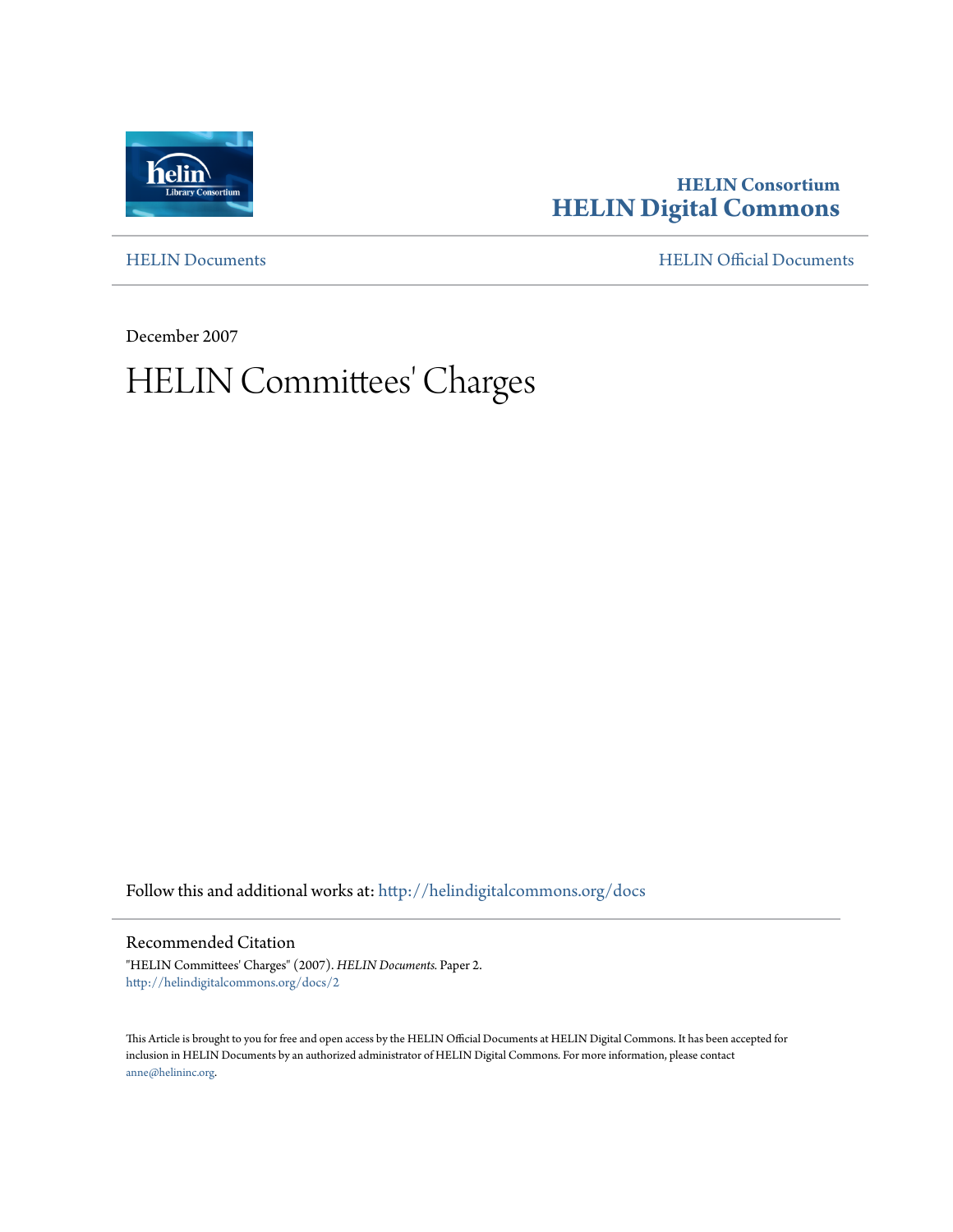

# **HELIN Standing Committees and Charges**

# **1.) Name:** Access Services Committee

**Charge:** To coordinate among the member libraries using the circulation, reserve and/or ILL modules, the creation and implementation of policies, procedures, documentation and training related to the maintenance and enhancement of circulation, reserves and interlibrary lending operations. To develop goals and objectives each year to present to the Committee Council.

**Recommended Meeting Frequency:** 4-5 meetings per year

#### \_\_\_\_\_\_\_\_\_\_\_\_\_\_\_\_\_\_\_\_\_\_\_\_\_\_\_\_\_\_\_\_\_\_\_\_\_\_\_\_\_\_\_\_\_\_\_\_\_\_\_\_\_\_\_\_\_\_\_\_\_\_\_\_ **2.) Name:** Acquisitions Committee

**Charge:** To coordinate among the member libraries using the acquisitions module the creation and implementation of policies, procedures, documentation and training related to the maintenance and enhancement of acquisitions operations. To develop goals and objectives each year to present to the Committee Council.

\_\_\_\_\_\_\_\_\_\_\_\_\_\_\_\_\_\_\_\_\_\_\_\_\_\_\_\_\_\_\_\_\_\_\_\_\_\_\_\_\_\_\_\_\_\_\_\_\_\_\_\_\_\_\_\_\_\_\_\_\_\_\_\_

# **Recommended Meeting Frequency:** 2-3 meetings per year

# **3.) Name:** Cataloging Committee

**Charge:** To oversee among the member libraries using the cataloging module the creation and implementation of polices, procedures, documentation, and training related to the maintenance and enhancement of cataloging, authority control and database maintenance operations in compliance with international metadata standards. To develop goals and objectives each year to present to the Committee Council.

\_\_\_\_\_\_\_\_\_\_\_\_\_\_\_\_\_\_\_\_\_\_\_\_\_\_\_\_\_\_\_\_\_\_\_\_\_\_\_\_\_\_\_\_\_\_\_\_\_\_\_\_\_\_\_\_\_\_\_\_\_\_\_\_

**Recommended Meeting Frequency:** 4-5 meetings per year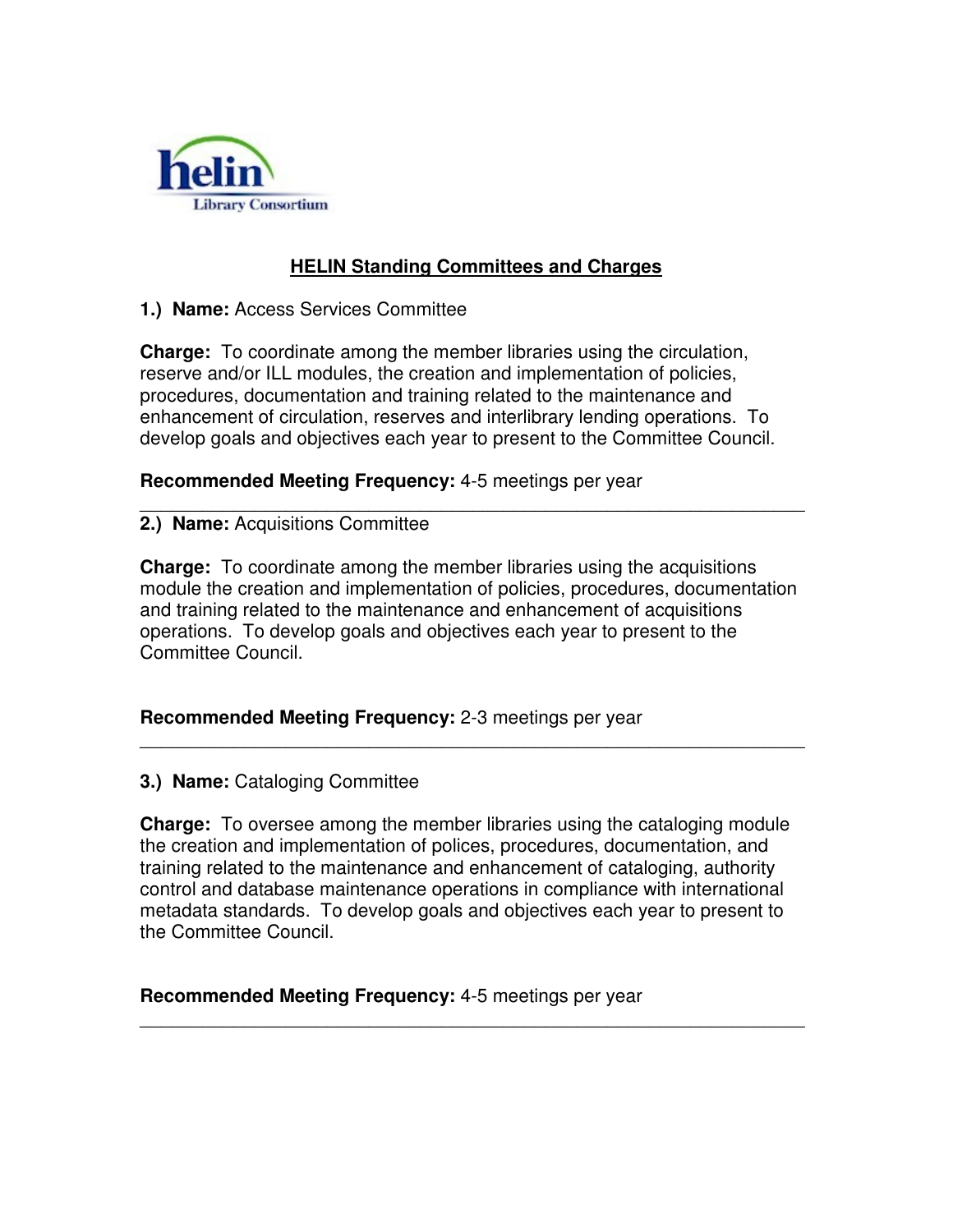# **4.) Name:** Collection Development Committee

**Charge:** To investigate trends and innovations related to collection analysis. Together with the Reference Committee this committee will also facilitate the process of evaluation and selection by member institutions of prospective electronic resources. To develop goals and objectives each year to present to the Committee Council.

# **Recommended Meeting Frequency:** 2-3 meetings per year

# **5.) Name:** Government Documents Committee

**Charge:** To oversee the creation and implementation of polices, procedures, documentation, and training related to the maintenance and enhancement of access to government documents. To develop goals and objectives each year to present to the Committee Council.

\_\_\_\_\_\_\_\_\_\_\_\_\_\_\_\_\_\_\_\_\_\_\_\_\_\_\_\_\_\_\_\_\_\_\_\_\_\_\_\_\_\_\_\_\_\_\_\_\_\_\_\_\_\_\_\_\_\_\_\_\_\_\_\_

# **Recommended Meeting Frequency:** 2-3 meetings per year

# **6.) Name:** Reference Committee

**Charge:** To coordinate among member libraries using the OPAC the creation and implementation of polices, procedures, documentation, and training related to the maintenance and enhancement of reference services, information literacy, and related Web applications. As well this committee will work with the Collection Development committee to facilitate the process of evaluation and selection of electronic resources. To develop goals and objectives each year to present to the Committee Council.

# **Recommended Meeting Frequency:** 3-4 meetings per year

# **7.) Name:** Serials Committee

**Charge:** To coordinate among the member libraries using the serials module the creation and implementation of polices, procedures, documentation, and training related to the maintenance and enhancement of access to serials. To develop goals and objectives each year to present to the Committee Council.

# **Recommended Meeting Frequency:** 3-4 meetings per year